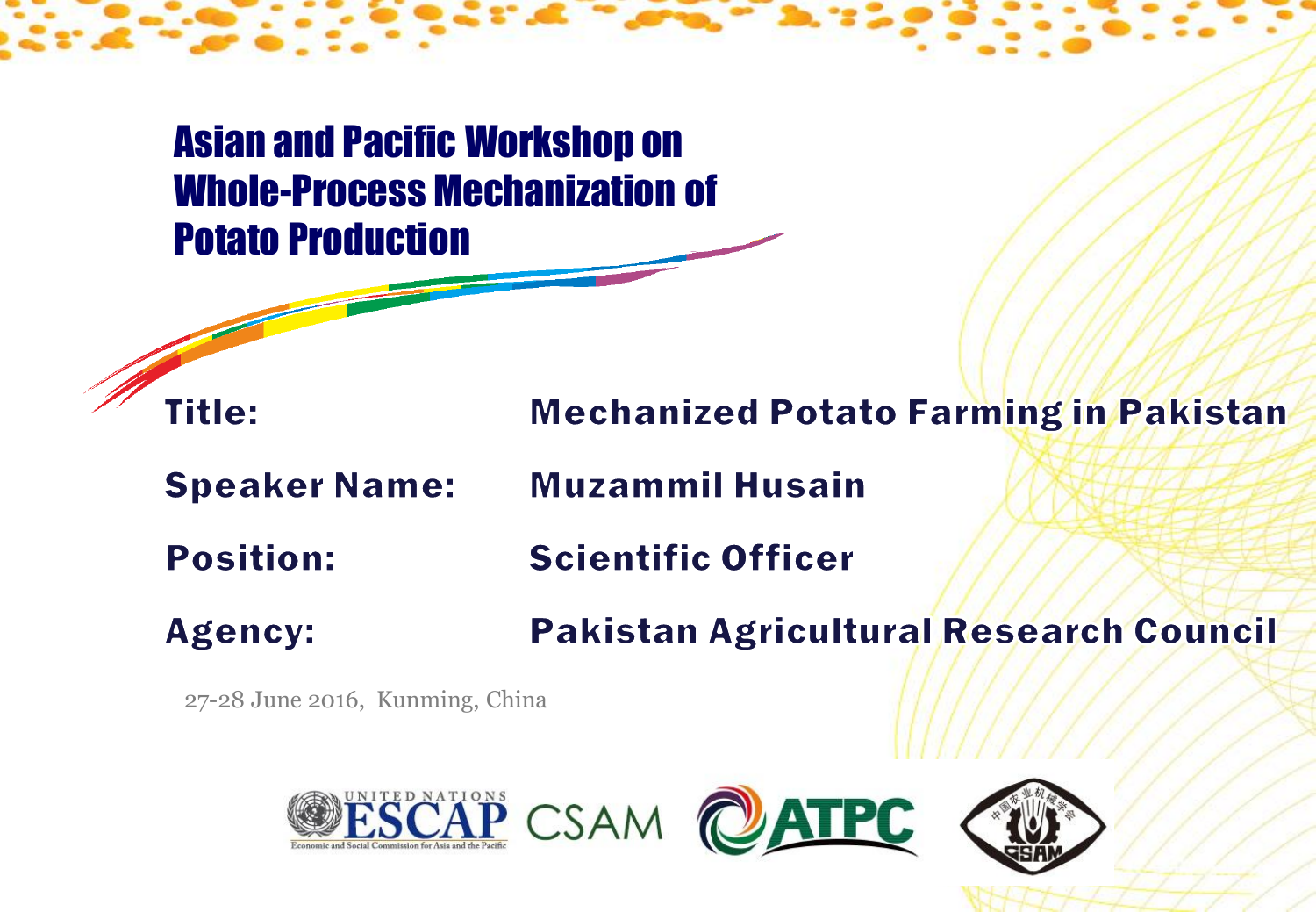### **Content Overview**

- Potato Supply chain in Pakistan
- Status of mechanization in potato production
- Need assessment of Potato production mechanization
- Challenges and constraints faced for whole-process mechanization
- Suggestion for regional cooperation for whole-process mechanization of potato production in Asia and the pacific
- Conclusion
- Speaker contact information

Slide #2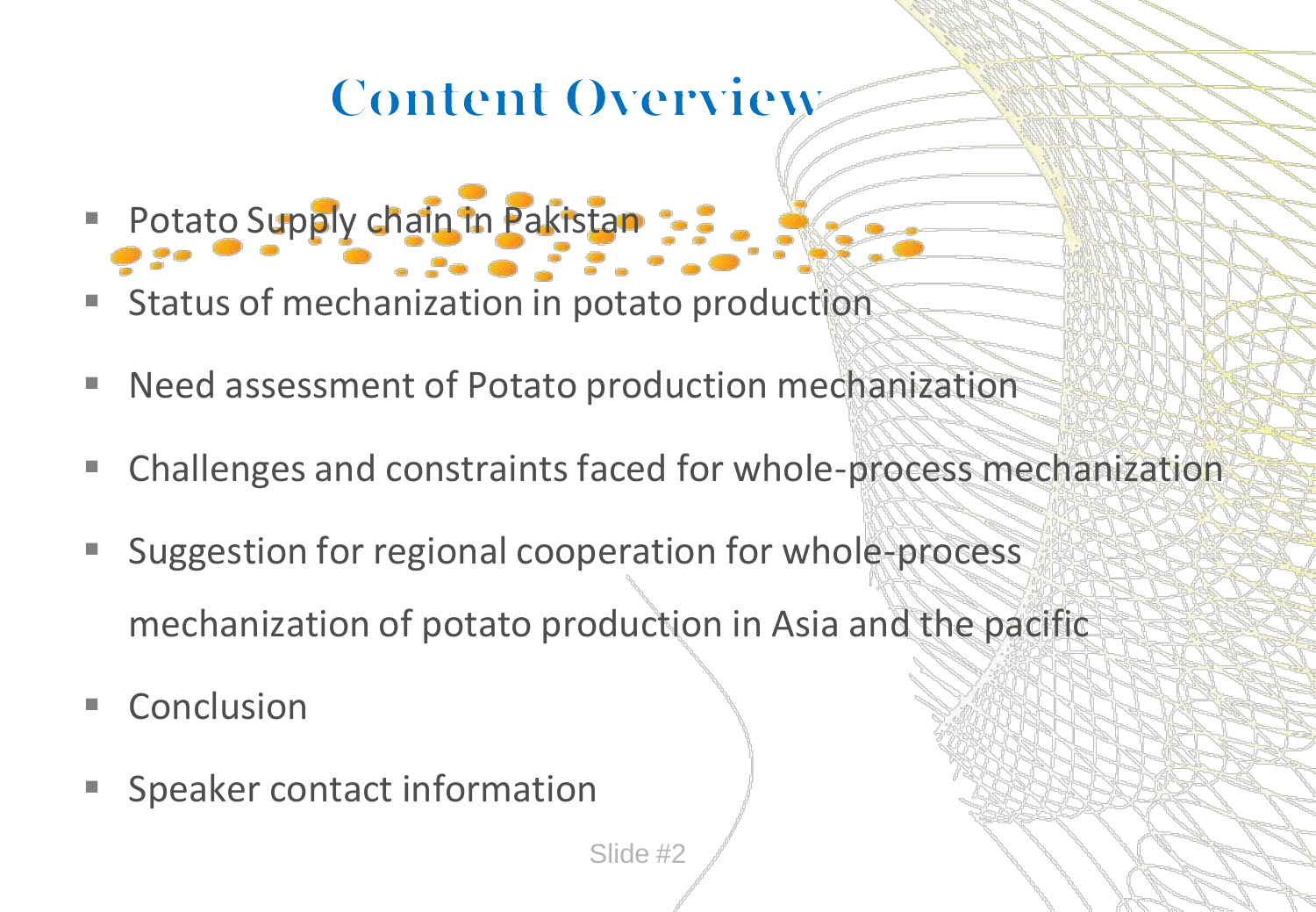# **Potato supply chain in Pakistan**

- In Pakistan potato production is estimated 3141.40 thousand tones with an average yield of 22.7 per hectare.
- **Potato supply chain in Pakistan can be categorized of three types. Local consumption Industrial consumption Exports**
- By most accounts, the marketing system for potatoes in Pakistan is openly competitive, with a large number of buyers and sellers. Sales sometimes occur via public auctions.
- Marketing is organized by a network of agents who organize village-level traders, also called assemblers.
- The flow is mostly from village to city, where demand is highest.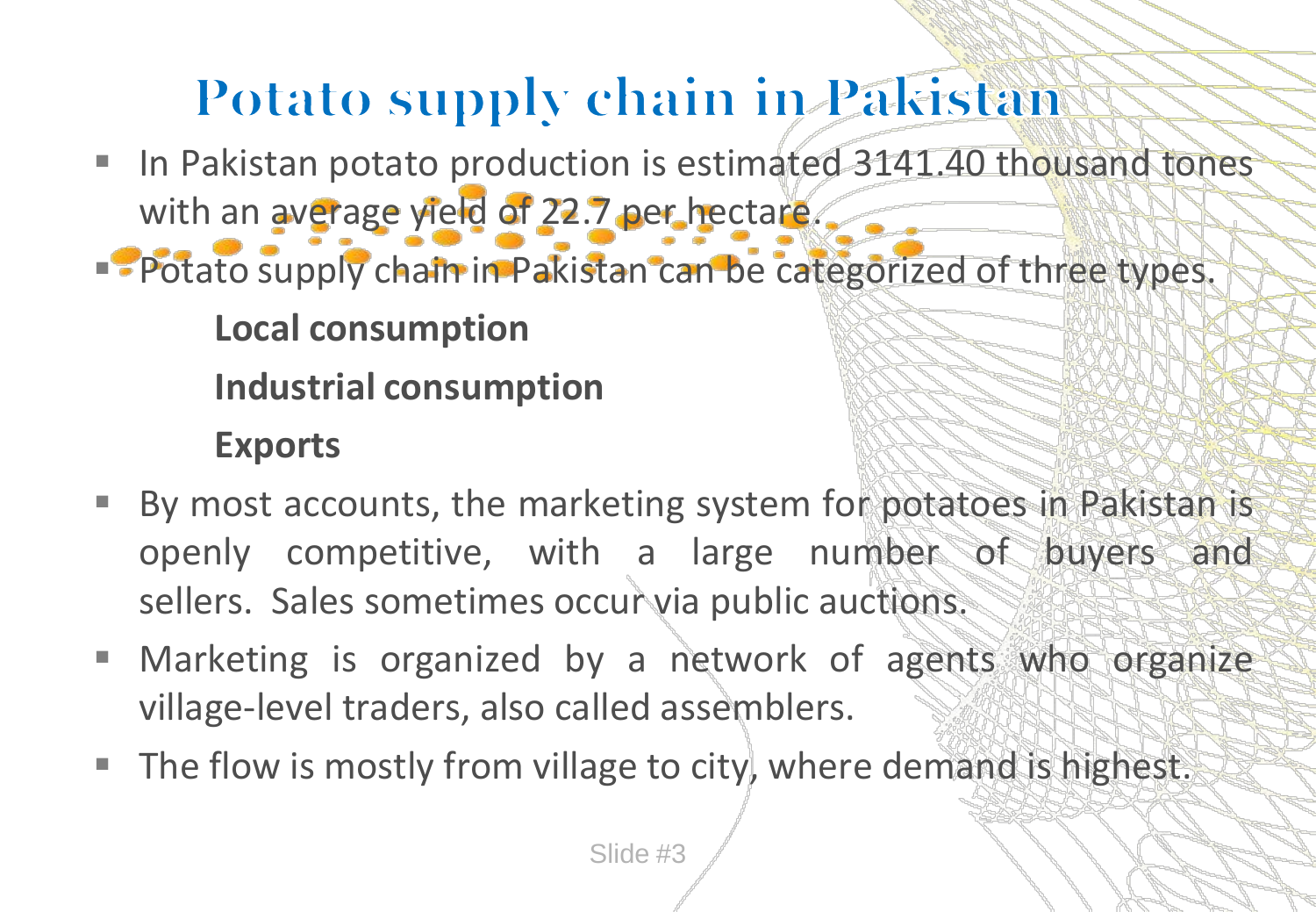### potato supply chain

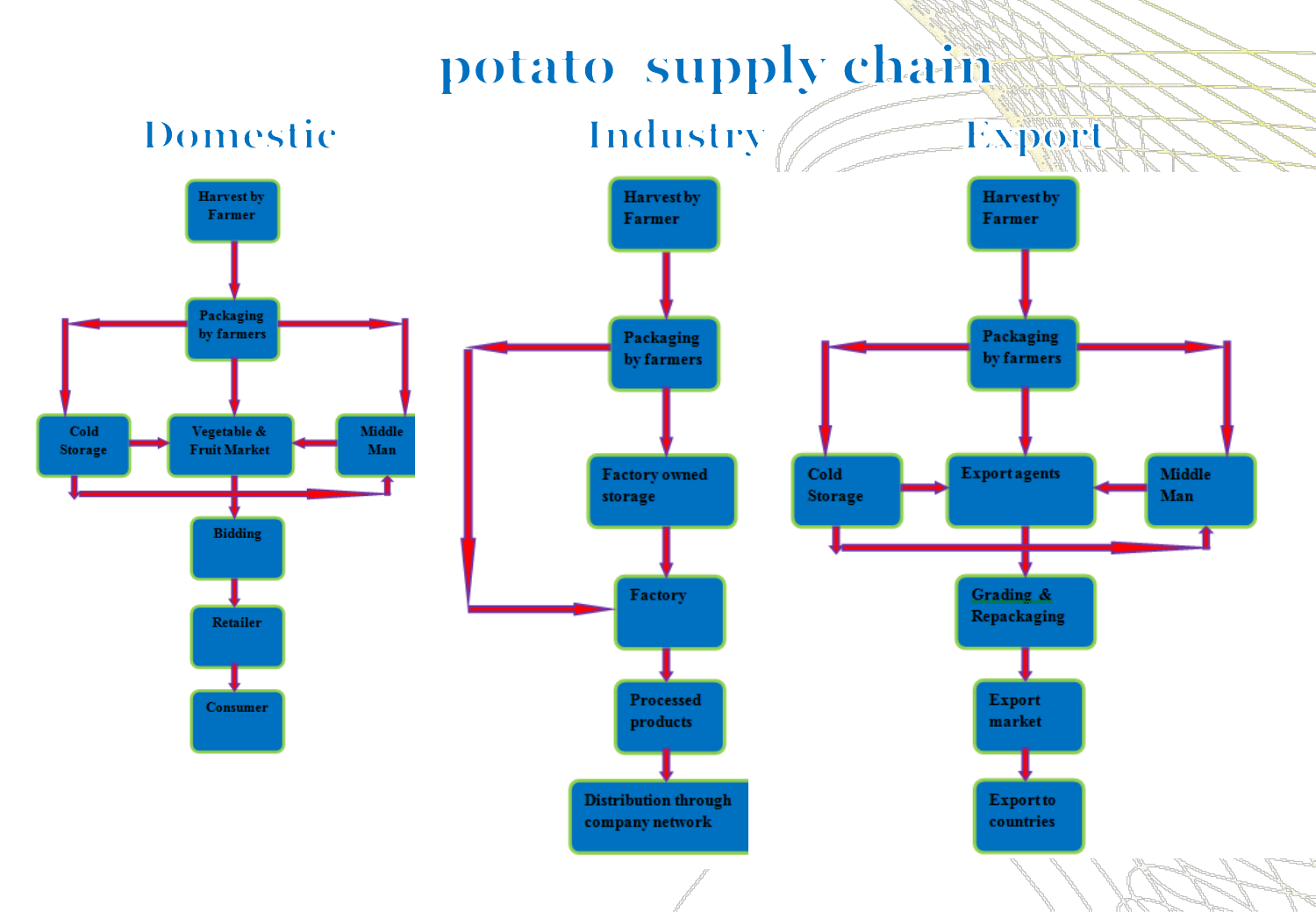### **Status of mechanization in potato** production in Pakistan

Currently the farmers of Pakistan are using the following essential machinery and equipment in land preparation for potato sowing.

- **Nould Board Plough**
- **Disc Plough**
- Tine cultivator
- Disc Harrow
- Rotary tiller
- Ridger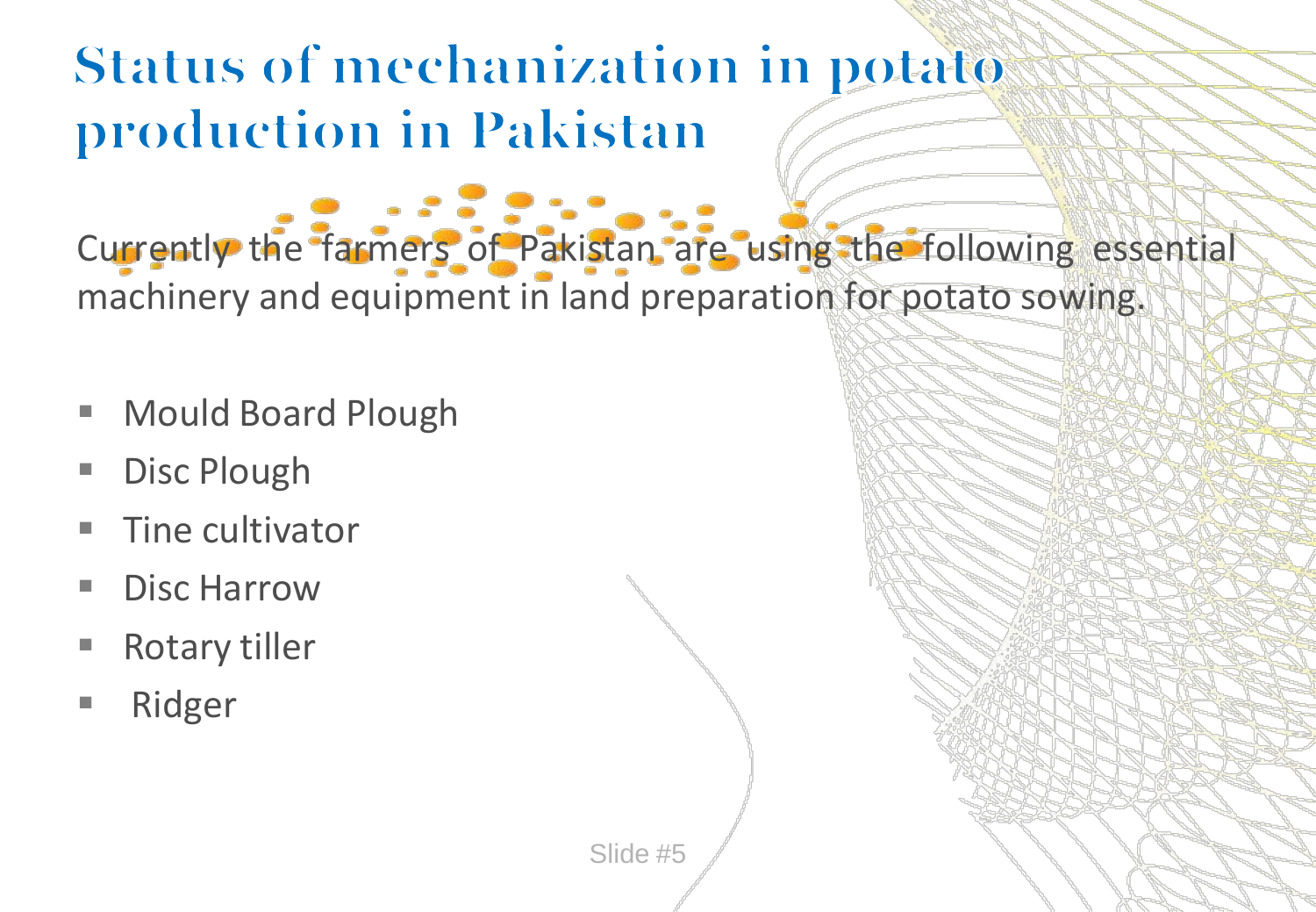Farmers are using following machinery for sowing, harvesting and

other purposes.

- Potato planter cum fertilizer
- Hoeing and intercultural practices machinery
- Spray machinery
- Harvesting machinery Potato digger
	- Potato harvester
- Potato grader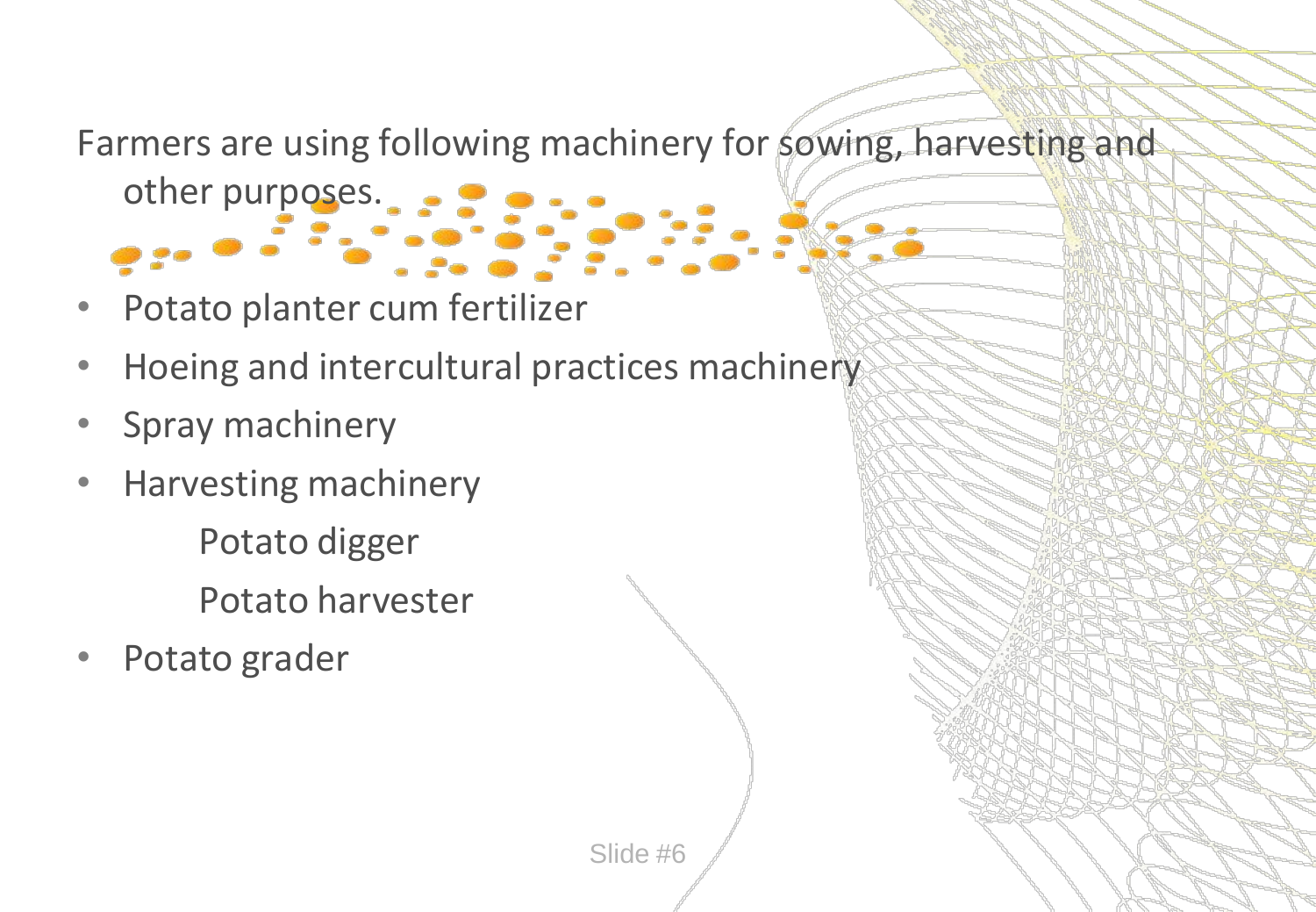### **Need assessment of potato production** mechanization in Pakistan

**Portable Potato Grader** 

The need of portable tractor mounted PTO operated potato grader, with adjustable RPM of feeder, grader and conveyors according to the materials to be sorted out.

#### **Stone separator**

In Pakistan some soils in plain areas and mostly in hilly areas naturally contain stones, which damage the potato tuber during planting and harvesting.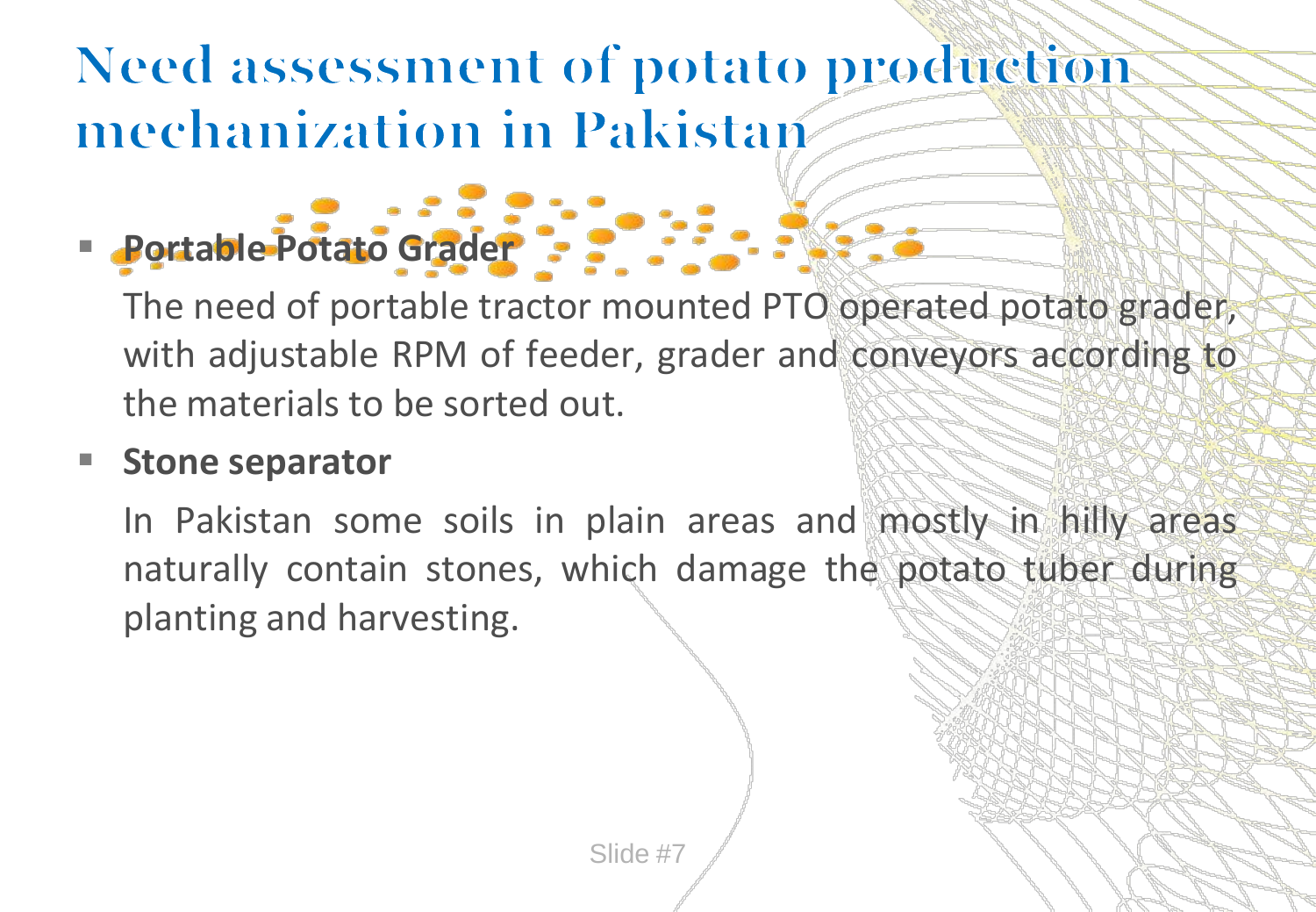#### **Harvester**

A self propelled potato harvester should be introduced which contain a function of digging, cleaning, grading and packing in a single unit.

#### **Intercultural/ Hoeing machinery**

To overcome the problem of weeds and residue other than crop, a self propelled hoeing machinery with less hp is the need of farmers.

#### **Planter**

Need of farming community is light weight fully automatic planter

#### ■ Seed cutter

An intelligent seed cutting machine should be introduced for better, uniform and safe cutting of seedling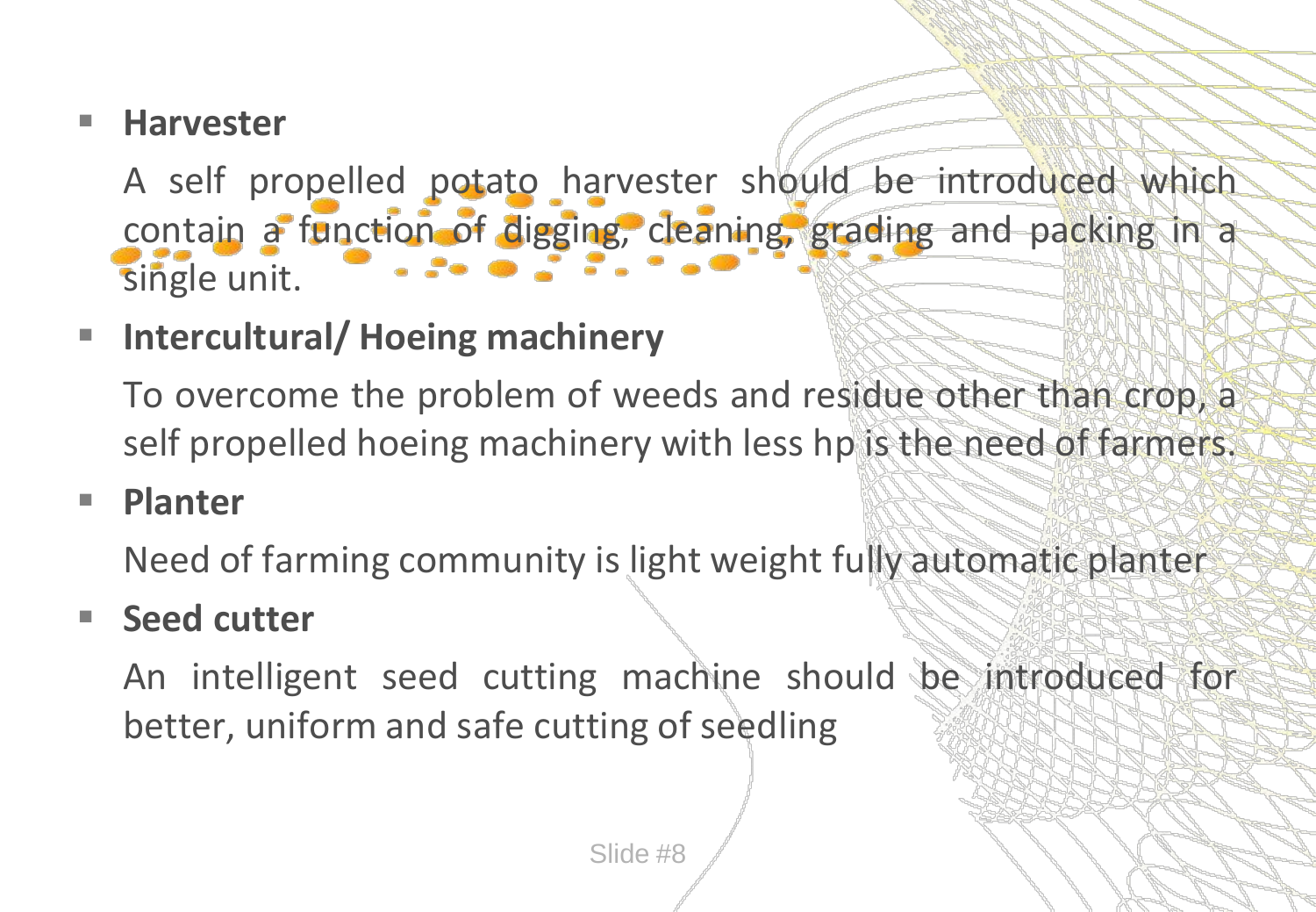# Challenges and constraints faced for whole-process mechanization of potato production-in Pakistan-

**Small farmers**

farmers have small land holding. These farmers do not afford to pay the price of high tech machinery involved in whole process mechanization of potato. Usually these farmers use machinery from the service providers. The service providers can be targeted to enhance adoption of machinery use.

#### **High cost of production inputs:**

The high cost of good seeds, labour and farming equipment is a major constrain to the quantity of potato produced. Many farmers cannot afford to buy the equipment which will increase their yield output.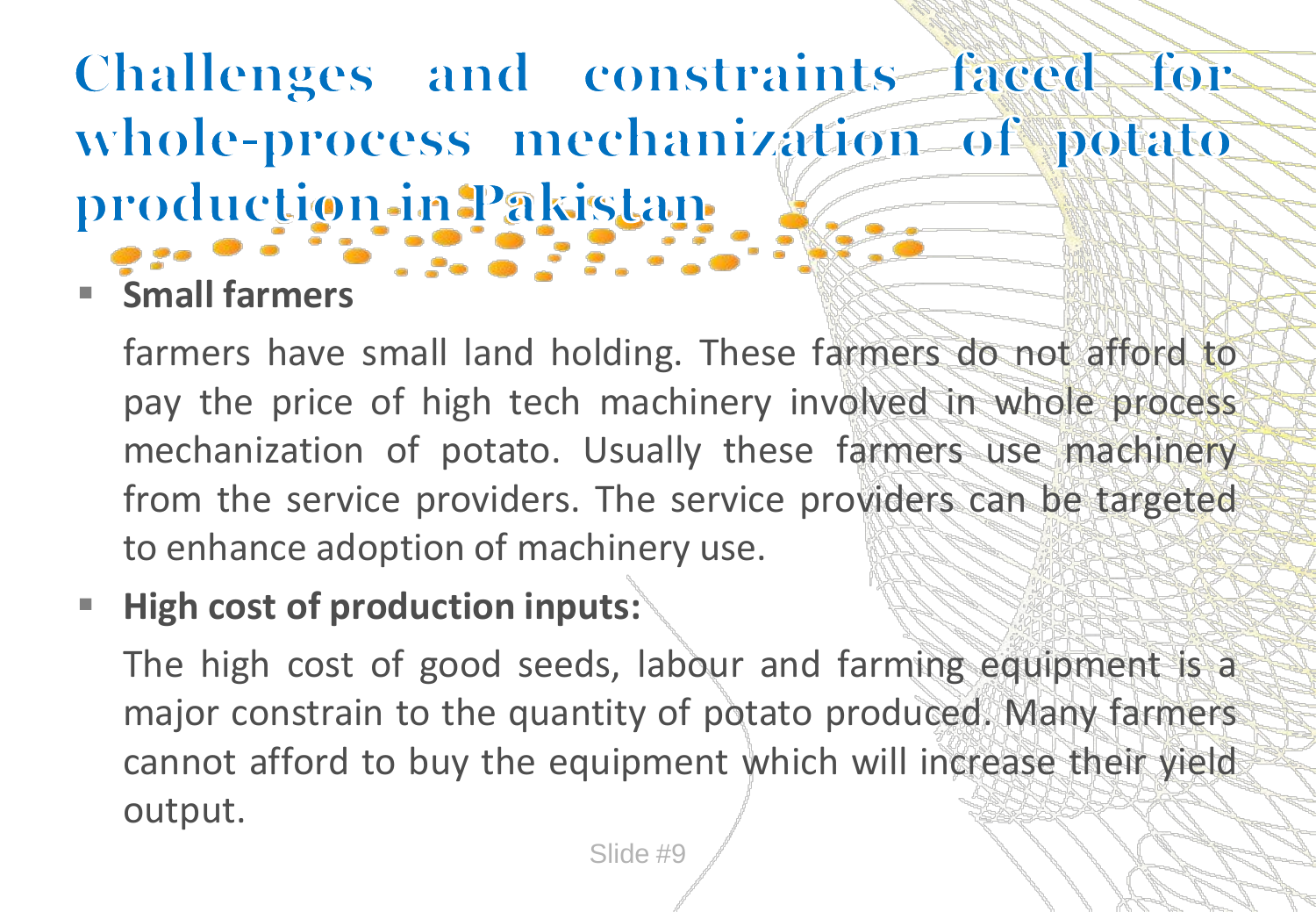**Tractorization instead of mechanization**

In Pakistan most of the farm machinery is operated through the tractor, self propelled special machines for different crops in Pakistan are not very popular.

#### **Small HP tractors**

In Pakistan 60 percent of tractor are less than 50 HP. These tractors are not even capable of performing basic potato mechanization machinery i.e. Digger and planter.

#### **Inadequate storage facilities:**

The storage facility available is the traditional methods which do not store the potato tubers to last for more than one month. This increases the loss of potato tubers and seeds, therefore famers ha to sell off their produce as soon as it is harvested.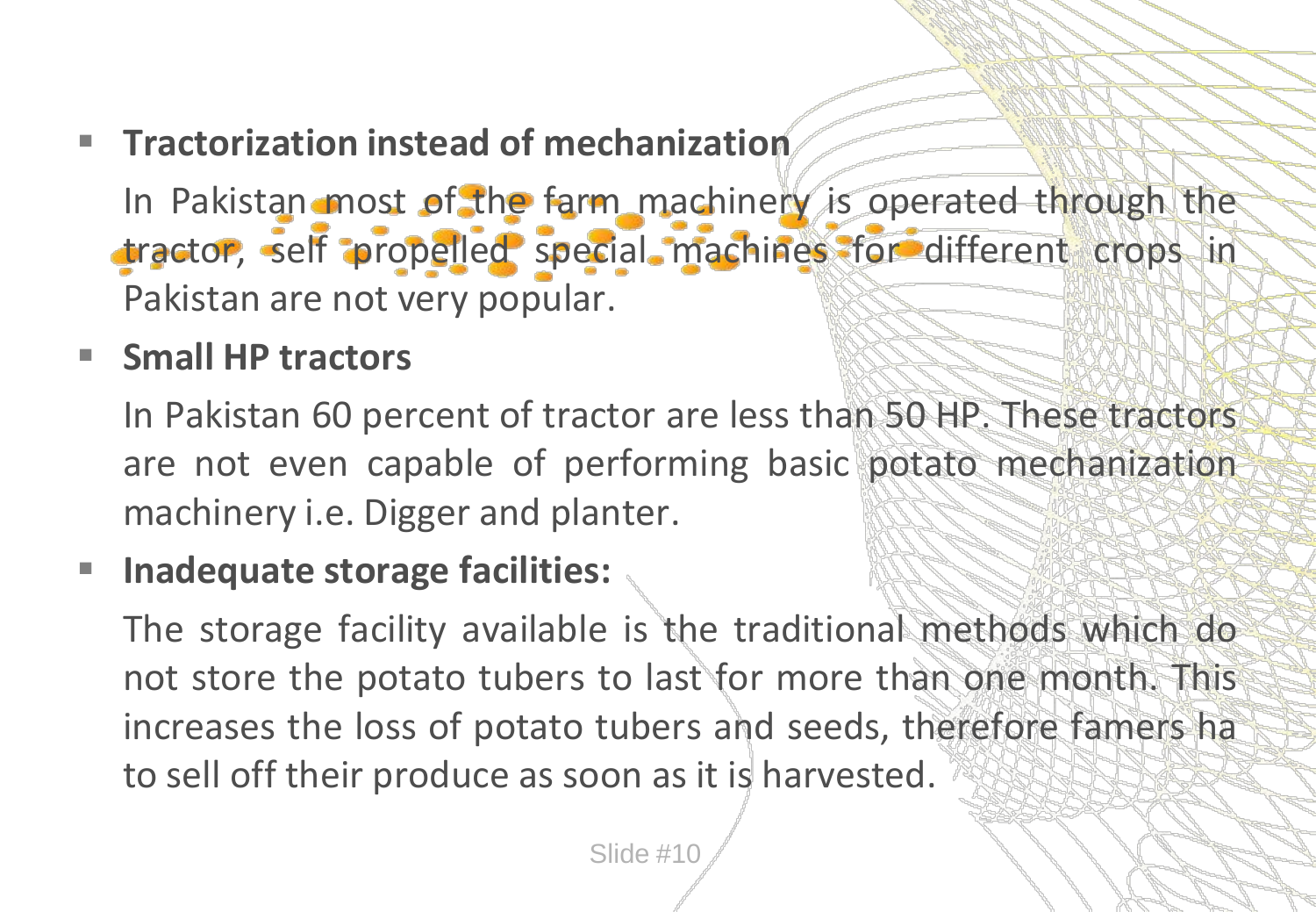# **Suggestions for regional cooperation for** whole-process mechanization of potato production in Asia and the Pacific, and potential contribution.

- Small scale machinery should be introduced which were compatible for small farmers.
- $\blacksquare$  To approach mechanizing machinery for developing countries import and export duty should be vanished or decreased.
- Assess the type and size of the machinery, relevant to their topographical conditions .
- Such type of conferences/workshops/seminars which promotes the potato mechanization should be held at different countries of Asia and pacific.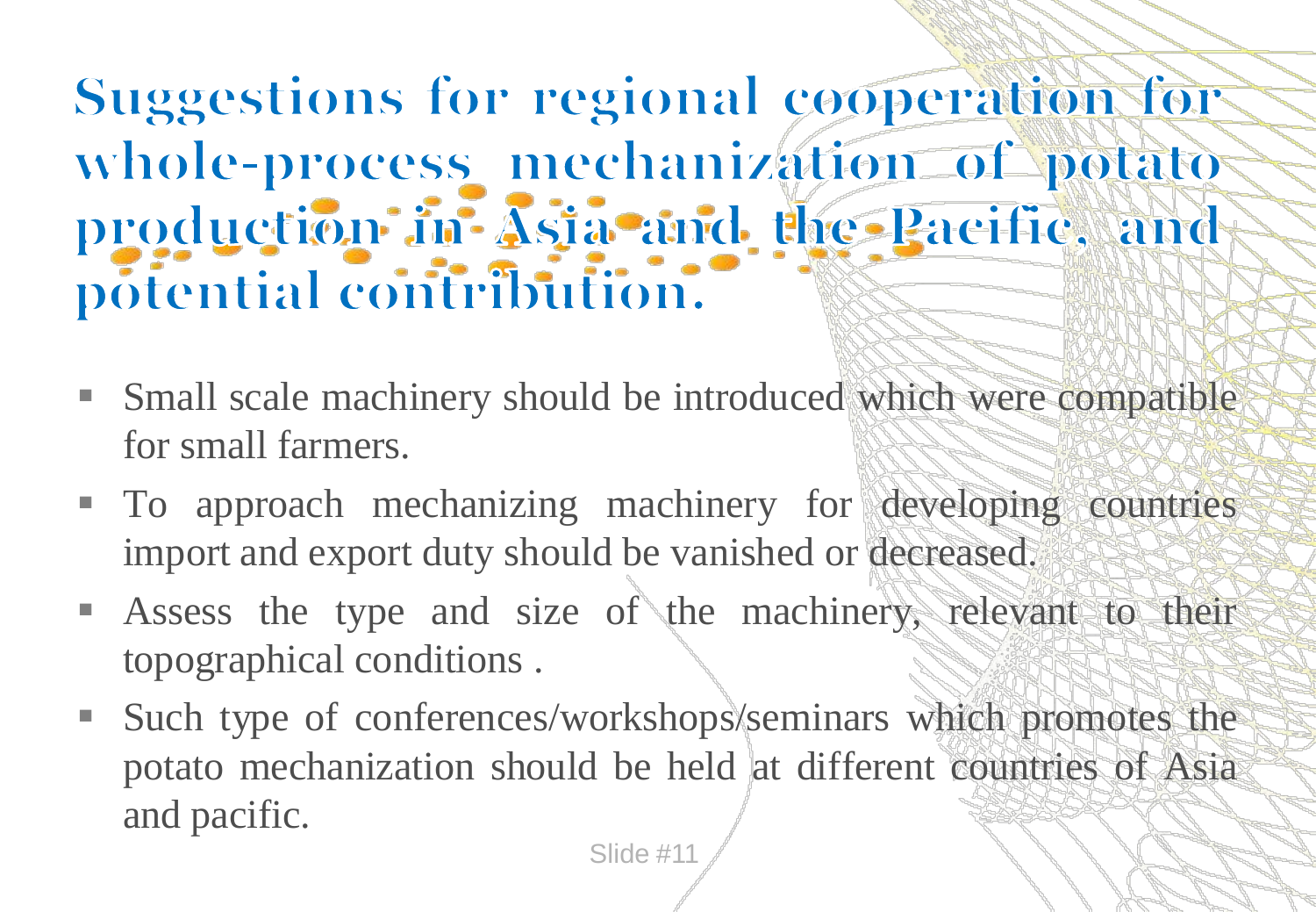# Conclusion

- A small scale machinery should be developed and promoted in developing and poor countries for mechanized potato production as a welfare of humanity to feed hungry world.
- The common fund should be established, which support the projects for resolving the issues relevant to mechanized potato production.
- **Farmers training programs should be launched relevant to** mechanization.
- Frequent Conferences in which variety of nations throughout the globe are called to pay attention on mechanized production of important humane food crop, should be arranged. From this conference we all have an opportunity to learn from each other and do something to promote mechanization for better production.